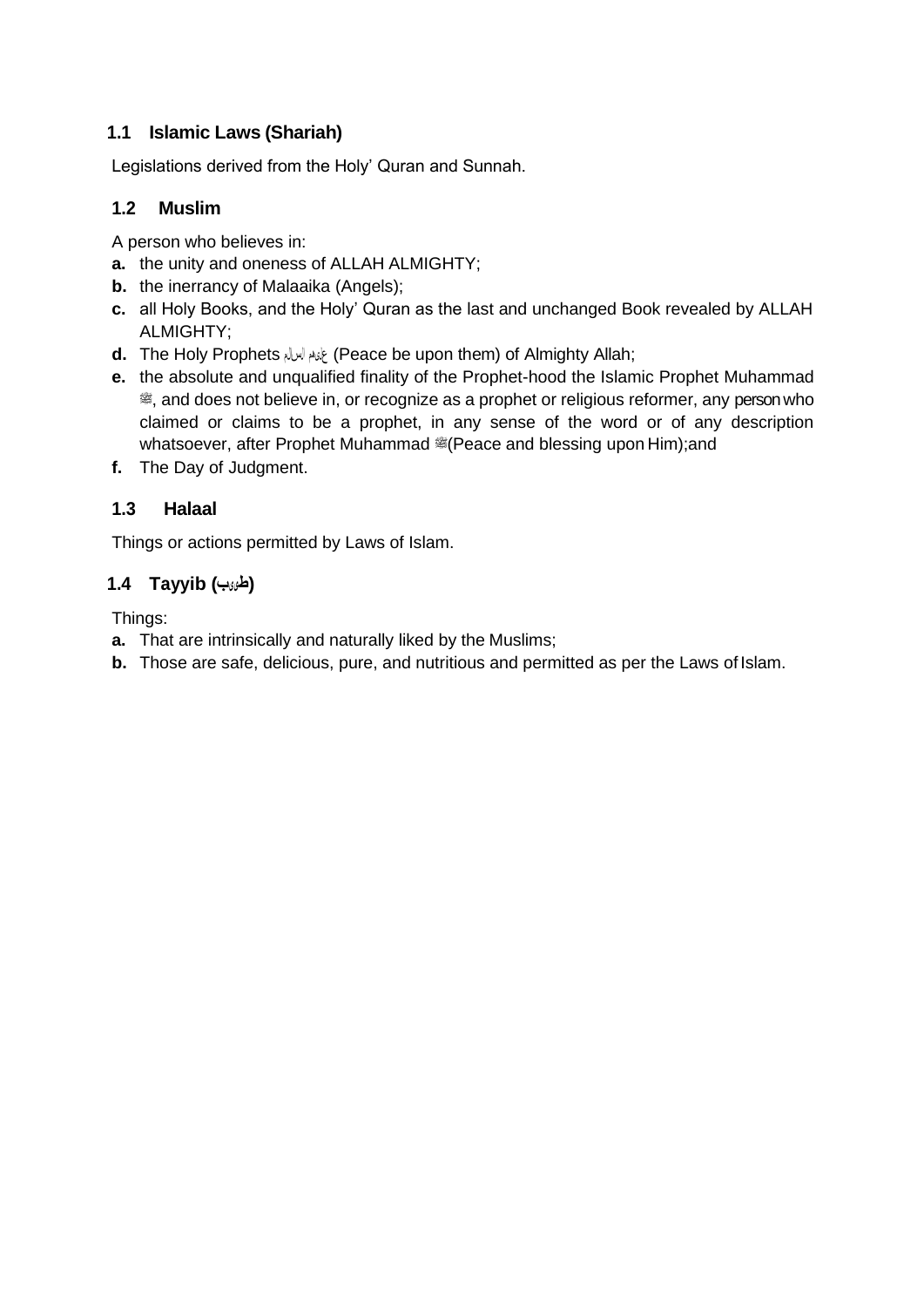## **1.5 Haraam**

Things or actions strictly prohibited by Laws of Islam.

# **(خبیث، مستخ بث ,Abominable (Khabith 1.6**

Things:

- **a.** That are abominable and intrinsically and naturally disliked by the Muslims;
- **b.** Those are prohibited by the Laws of Islam, for example insects, pests, etc.

### **1.7 Taahir**

A thing that is neither Najis in itself nor is contaminated with a Najis thing.

**Note:** In most of the Halaal-related standards, the terms Halaal and Haraam are used to refer to all the things without differentiating between those meant for internal use and those for external use. On the contrary, in the Shariah, the terms Halaal and Haraam refer to those things which are meant for internal use only whereas for the things meant for external use separate terms "Taahir" and "Najis" are used.

### **1.8 Najis**

A thing that is abominable in itself from the Shariah point of view or is contaminated with such substances e.g. khamar (wine), carrion, any discharge from the orifices of human beings or animals such as urine, excreta, blood, vomit, pus, sperm, ova, and any other thing that is extracted, derived or a by-product of such substances or coming in contact with such substances.

### **1.9 Mashbooh (Mushtabeh)**

Mashbooh means 'doubtful' or 'suspected'; when it is unclear whether the product in question is Halaal or Haraam.

## **1.10 Makrooh**

Makrooh means prohibited and disliked in the Laws of Islam. There are two categories of Makrooh:

- **a. Makrooh-e-Tahreemi**: It is prohibited and disliked as per Islamic Laws and is very close to Haraam;
- **b. Makrooh-e-Tanzeehi**: It is disliked as per Islamic Laws and is close to Halaal but better to avoid it.

**NOTE:** The word Makrooh in this standard means Makrooh Tahreemi.

### **1.11 Food**

Substance (ingredient), whether processed, semi-processed or raw, which is intended for consumption, and includes drink, chewing gum and any substance which has been used in the manufacture, preparation or treatment of "food" but does not include cosmetics or tobacco or substances (ingredients) used only as drugs.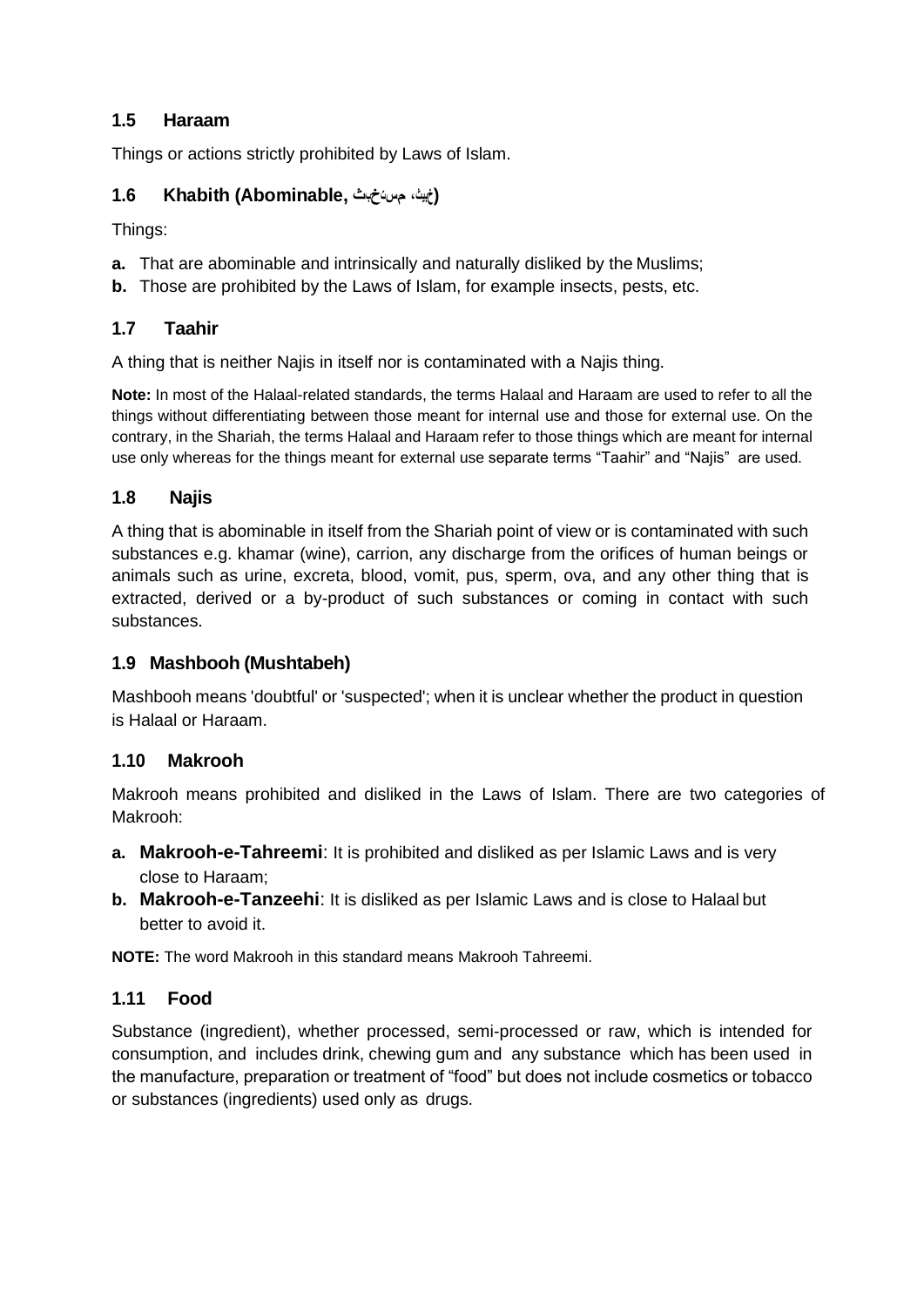# **1.12 Halaal Product**

Halaal products including food and drinks but not limited to them, allowed to be consumed as per Islamic Laws, which fulfils the following conditions:

- **a.** The product or its ingredients do not contain any parts or products of animals that are non-Halaal or products of animals which are not slaughtered according to the Laws of Islam;
- **b.** The product does not contain any ingredients that are "Haraam" or "Najis";
- **c.** The product is safe and not harmful for human health;
- **d.** The product is not prepared, processed or manufactured using equipment contaminated with things that are "Haraam" or" Najis";
- **e.** The product or its ingredients do not contain any human parts or their derivatives;
- **f.** During its preparation, processing, packaging, storage or transportation, the product does not come into contact with any Haraam or Najis items that can contaminate it.

# **1.13 Haraam Product**

Products including but not limited to food and drinks, strictly prohibited by the Laws of Islam that contains:

- **a.** Haraam animals (see clause 4.1.1.3);
- **b.** Halaal animals that have not been slaughtered in compliance with the Shariah requirements;
- **c.** Seven parts of Halaal animals slaughtered in compliance with the Shariah requirements, namely blood, urinary bladder, gallbladder, glands (i.e. ghudood in Arabic), penis, testicles and vulva;
- **d.** Those things that cause intoxication such as wine, liquor etc.
- **e.** Things that harm the human body or intellect to such an extent as cannot beneglected;
- **f.** Things abominable to human beings, for example, nasal secretion, insects, pests, etc.
- **g.** All human parts such as hair, nail, and organs or their derivatives;
- **h.** Things that are Najis (i.e. filthy) as per Shariah laws such as faeces, urine etc.

## **1.14 Halaal Animals/Birds**

The followings are considered as Halaal animals provided that they are slaughtered according to the Laws of Islam (as given in clause 4.2):

- **a.** Domesticated animals such as cattle, buffalos, sheep, goats, camels, chickens, geese, ducks, and turkeys etc.
- **b.** Non-predatory wild Halaal animals such as deer, antelope, chamois, wildcattle;
- **c.** Non-predatory birds such as pigeons, sparrows, quails, starlings, and ostriches;
- *(*ال ج ر اد */*ٹڈ ی *)* (locust/Grasshopper *.d*

## **1.15 Haraam Animal/Birds**

All the animals that have been explicitly prohibited by The Holy' Quran and Sunnah including the followings but not limited to them:

- **a.** Pigs and its descendants;
- **b.** Animals slaughtered in the name of, or dedicated to, anybody/thing other than ALLAH SUHANAHU WA TA'ALA;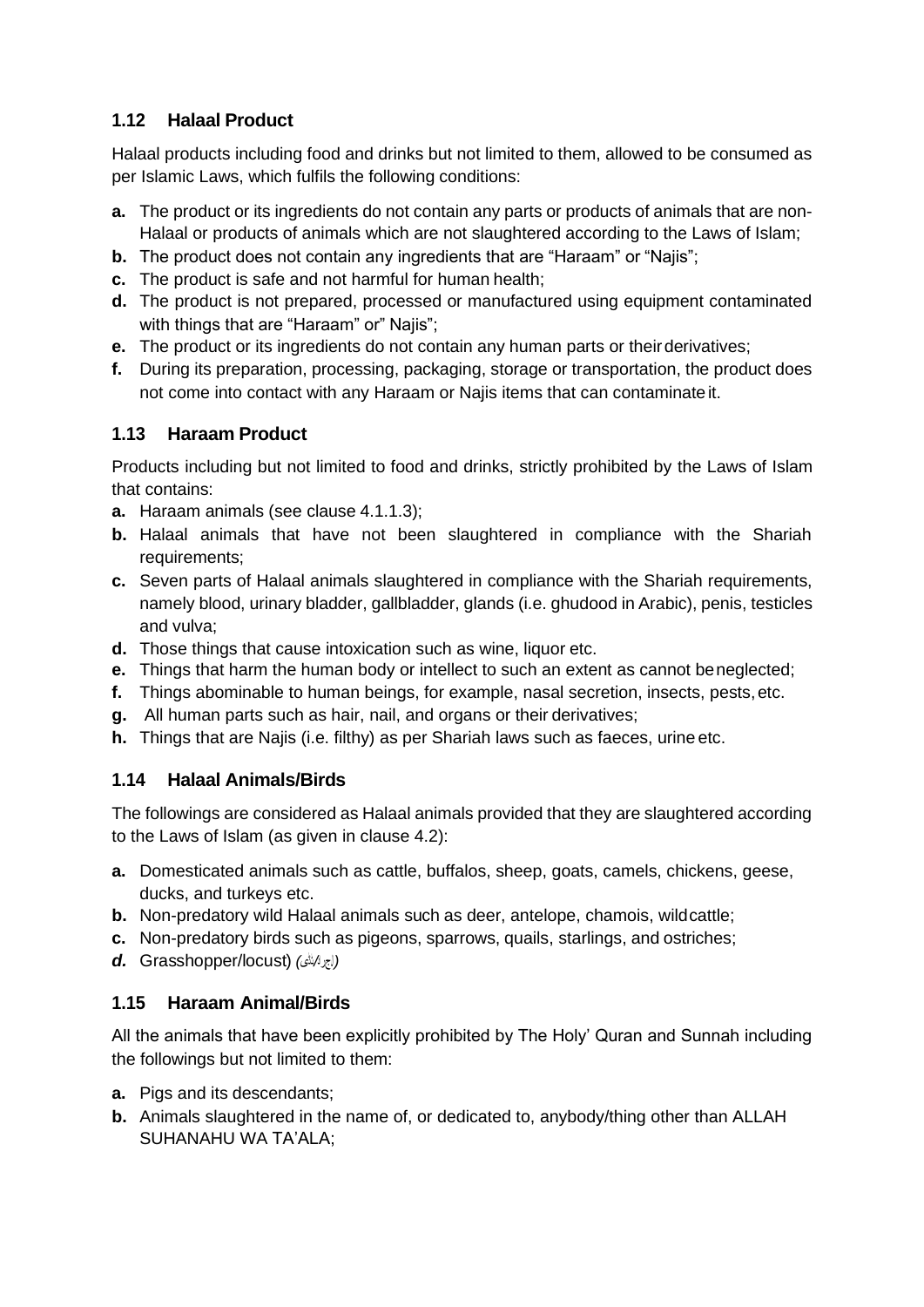- **c.** Animals not slaughtered according to Islamic Laws;
- **d.** Animals that died by themselves i.e. accidental or natural death;
- **e.** Predatory animals that prey their target with their claws, canines or tusks
- **f.** Animals with canines or tusks which are used to kill prey such as bears, elephants, monkeys, wolves, lions, tigers, panthers, cats, jackals, foxes, squirrels, martens, weasels, moles, crocodiles, and alligators etc.
- **g.** Predatory birds that prey their target with sharp claws such as hawks, falcons, eagles, vultures, ravens, kites, owls etc.
- **h.** Pests and venomous animals such as rats, centipedes, scorpions, snake, wasps, mouse and other similar animals;
- **i.** Animals which are considered repulsive like lizards, snails, insects and their larva stages and other similar animals;
- **j.** Animals that are forbidden to be killed in Islam such as honeybees and hoopoe;
- **k.** Donkeys and mules;
- **l.** Any ingredient derived from the Haraam animals is not Halaal.

### **1.16 Dead Animals (Al Maitah/ المیتۃ(**

An animal/bird whose death is not occurred as a result of Halaal slaughtering. This includes the pieces cut from the animal before it is slaughtered e.g., Maita is:

#### **a. Animals for which the Name of Allah is not mentioned**

The animals, during slaughtering, the name Allah is not recited or names other than that of the Allah are mentioned or mentioned the name of Allah along with other names.

#### **b. Suffocated Animals (Al-Munkhaniqah-المنخنقہ(**

The animals which die of suffocation;

#### **c. Fatally Beaten Animals (Al-Mauqoozah- موقوذہ ال(**

An animal which dies by beating;

#### **d. Falling Animals (Al-Mutaraddiyah- ہ ردی المت(**

An animal which dies as a result of falling from a high place or falling into a hole, etc.;

#### **e. Butted Animals (Al-Nateehah-النطیحہ(**

An animal which dies as a result of butting;

#### **f. Eaten by Beast of Prey (السبع یلۃ اک(**

The animal eaten by a beast of prey or a predatory bird of those not marked for hunting, which dies before being slaughtered.

#### **1.17 Makrooh Animals**

Jallālah animals are Makrooh-e-Tahreemi; which are:

- **a.** Halaal animal that eats Najis things and whose meat, as a result of eating Najis things, gives bad smell;
- **b.** Farmed Halaal animals which are intentionally and continually fed with Najis feed.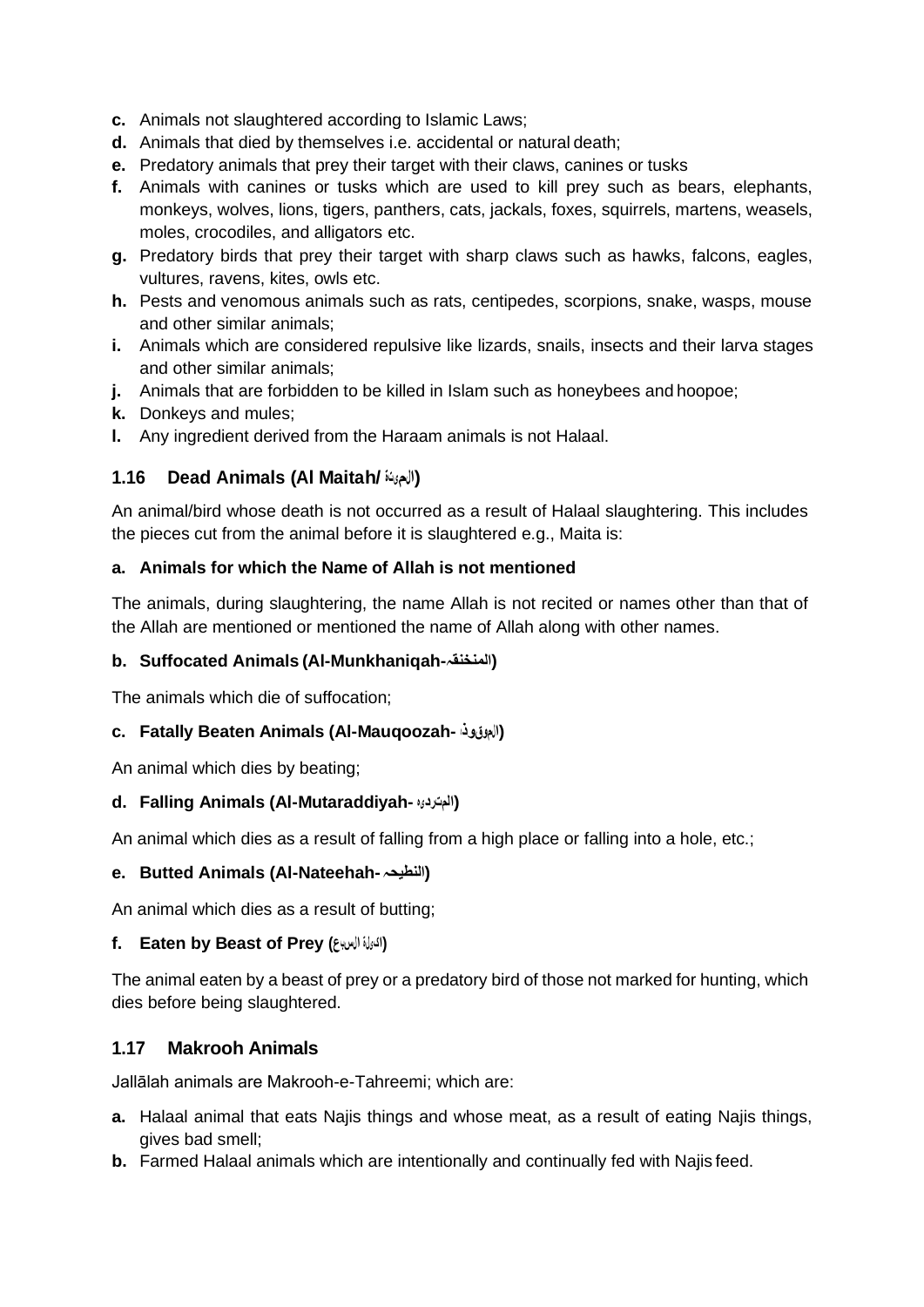### **1.18 Aquatic Animals**

Aquatic animals are those which live in water and cannot survive outside:

- **a.** All kind of fish are Halaal, on the condition that they do not die their natural death in the water;
- **b.** Aquatic animals other than fish are Makrooh-e-Tahreemi;
- **c.** All poisonous aquatic animals are Haraam.

### **1.19 Amphibians**

Animals that live both on land and in water,all amphibians are Haraam.

### **1.20 Insects**

.Halaal is) ال ج را د */*ٹ ڈ ی ) Locust Only

### **1.21 Nahr**

It consists in plunging a knife in the point between core of the neck and the chest (Libbah) to the beginning of chest. Slaughtering camel is only accepted by Nahr (see! PS: 3733-2019 Part 2 & 3).

## **1.22 Aqr**

Slaughtering method that can be used for specific condition of wild Halaal animals (see! PS: 3733-2019 Part 2 & 3).

### **1.23 Food of PlantOrigin**

Plants and their products are Halaal, except the intoxicating, poisonous and harmful like opium, cocaine, wine.

### **1.24 Mushrooms**

All species of mushrooms are Halaal except those that are poisonous, intoxicating or hazardous to health.

### **1.25 Natural Minerals and Chemicals**

All-natural minerals and chemicals are Halaal except those that are poisonous, intoxicating or hazardous to health. Chemicals shall be free of "Haraam" and "Najis".

### **1.26 Genetically Modified Food (GMF)**

Food and drinks containing products and/or by-products of genetically modified organisms (GMO) or GMO ingredients.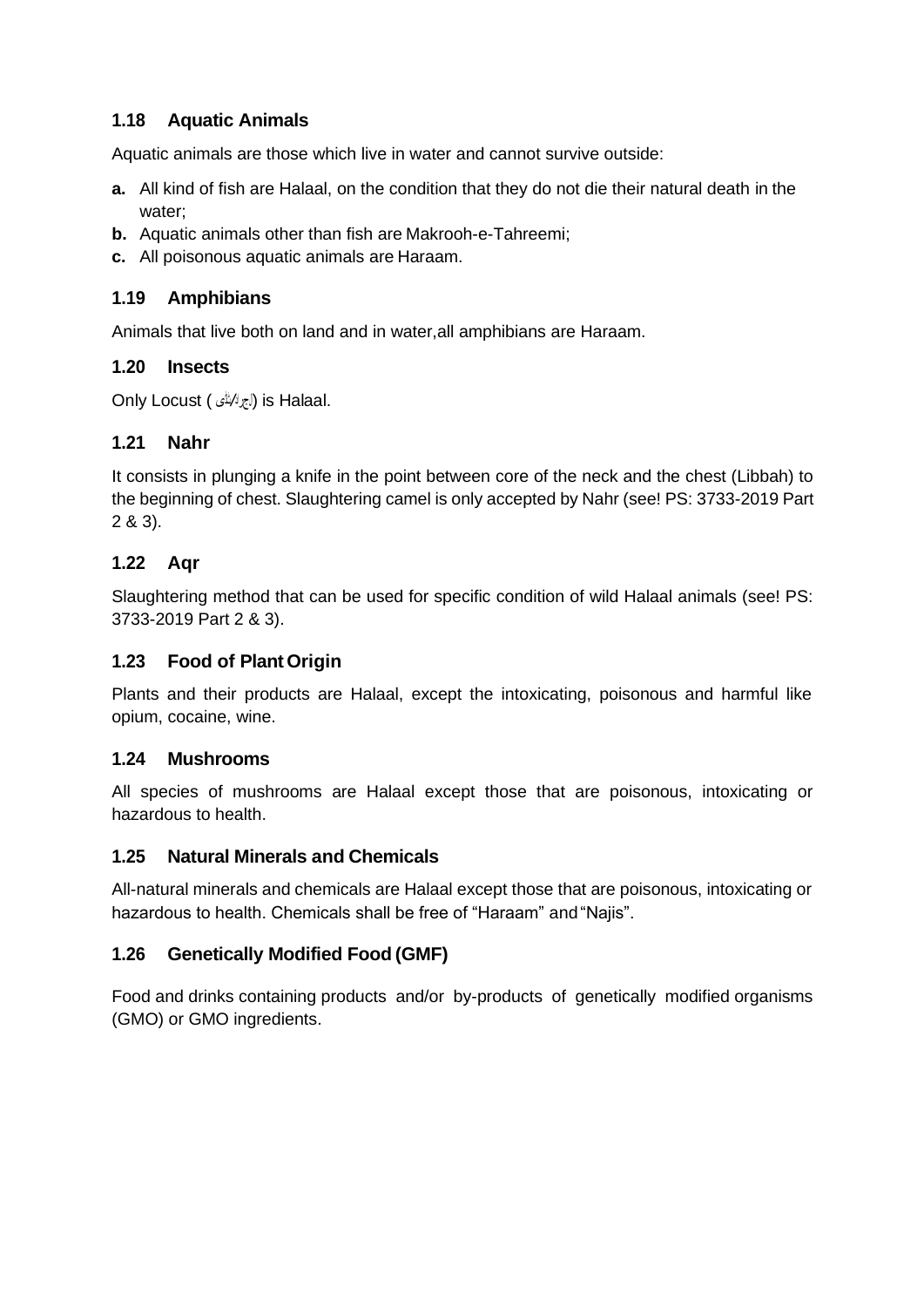# **1.27 Micro-Organisms & Microbial Product**

- **a.** All species of micro-organisms are Halaal except those that are poisonous, intoxicating or hazardous to health;
- **b.** Microbes which grow on a Halaal growth media are Halaal and which grow on Haraam growth media are Haraam;
- **c.** Microbial consumer products which use Haraam and najis materials on its growth media in all production steps (refreshing scale, pilot plant scale and production stage) are Haraam;
- **d.** Consumer products containing microbial products which grow on non Halaal media are Haraam;
- **e.** Consumer products containing microbial product shall be traced back to initial growth media of the microbes;
- **f.** Microorganisms are Halaal except those that are poisonous and/or hazardous to health (pathogenic and toxicogenic);
- **g.** Microorganisms or their products used in food or food production shall be produced using Halaal culture medium.

## **1.28 Food Additives**

Food additive means any substance not normally consumed as a food by itself and not normally used as a typical ingredient of the food, whether or not it has nutritive value, the intentional addition of which to food for a technological (including organoleptic) purpose in the manufacture, processing, preparation, treatment, packing, packaging, transport or holding of such food results, or may be reasonably expected to result, (directly or indirectly) in it or its byproducts becoming a component of or otherwise affecting the characteristics of such foods. The term does not include "contaminants" or substances added to food for maintaining or improving nutritional qualities.

## **1.29 Feed Additive**

Any intentionally added ingredient not normally consumed as feed by itself, whether or not it has nutritional value, which affects the characteristics of feed or animal products.

## **1.30 Prerequisite Programs (PRPs)**

Basic conditions and activities which are necessary to maintain a hygienic and valid environment from Shariah point of view throughout the food chain suitable for production, handling and provision of safe Halaal products :

**Note:** The PRPs needed depend on the segment of the Halaal food chain in which the organization operates and the type of organization. Examples of equivalent terms are good agricultural practice (GAP), good veterinary practice (GVP), good manufacturing practice (GMP), good hygiene practice (GHP), good production practice (GPP), good distribution practice (GDP) and good trading practice (GTP), e.g. :

## **a. Good Manufacturing Practices (GMP)**

Actions regarding personnel hygiene and sanitation in the processing premises to ensure Halaal, safe and healthy production, storage and distribution of foods as defined in relevant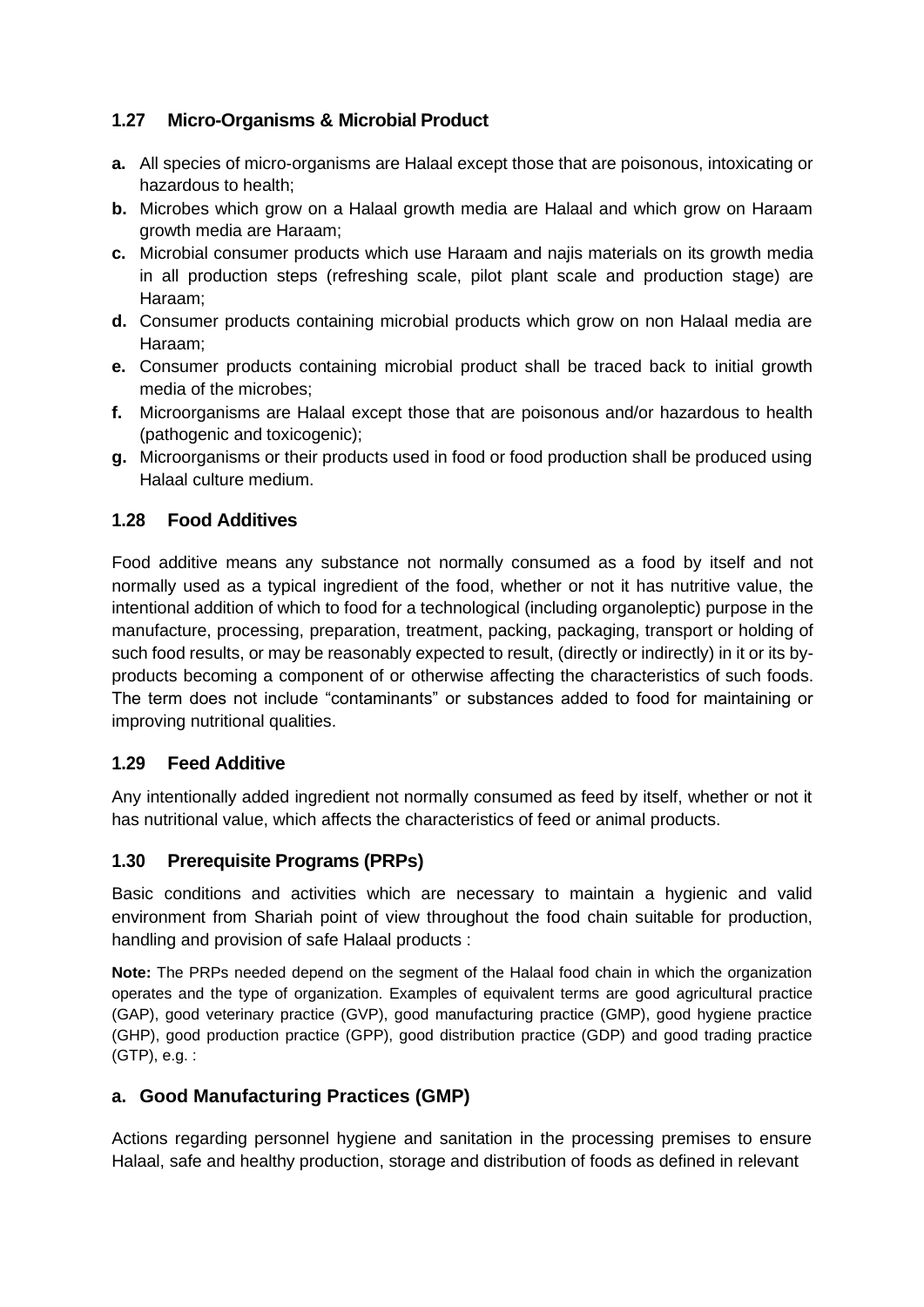Pakistan Halaal standards along with "PS:1825 for Good Manufacturing Practice in Manufacturing Processing, Packing or Holding Human Foods"

# **b. Good Hygiene Practices (GHP)**

Measures taken in stages of food chain to ensure the provision of Halaal and safe food for consumption as per relevant Standards on Halaal and Code of hygienicPractices.

## **1.31 Food Safety**

Concept that the food will not cause harm to the consumer when it is prepared and/or eaten according to its intended use.

## **1.32 Halaal Food Safety Policy**

Overall intentions and directions of an organization related to Halaal Food Safety as formally expressed by top management that shall be Muslim(s) OR, Senior Management shall appoint a Halaal Management Representative who shall be a Muslim and responsible for the overall implementation of the Halaal Management System.

## **1.33 Food Chain**

All stages involved from farm to fork in the production of food and drinks including primary production, harvesting, preparation, processing, packaging, storage, transportation, distribution and supply to the market.

### **1.34 Halaal Chain**

All stages involved, including but not limited to primary production, preparation, processing, packaging, storage, transportation, distribution and supply to the market as per Islamic Laws.

### **1.35 Monitoring**

Determining the status of a system, a process or an activity.

Monitoring is applied during an activity and provides information for action within a specified time frame.

**Note 1:** To determine the status, there may be a need to check, supervise or critically observe.

**Note 2:** In the context of Halaal, food safety, monitoring is conducting a planned sequence of observations or measurements to assess whether a process is operating as intended.

## **1.36 Validation**

Obtaining evidence that a control measure (or combination of control measures) will be capable of effectively controlling the significant hazard for Halaal.

Validation is applied prior to an activity and provides information about the capability to deliver intended results.

**Note:** Validation is performed at the time a control measure combination is designed, or whenever changes are made to the implemented control measures.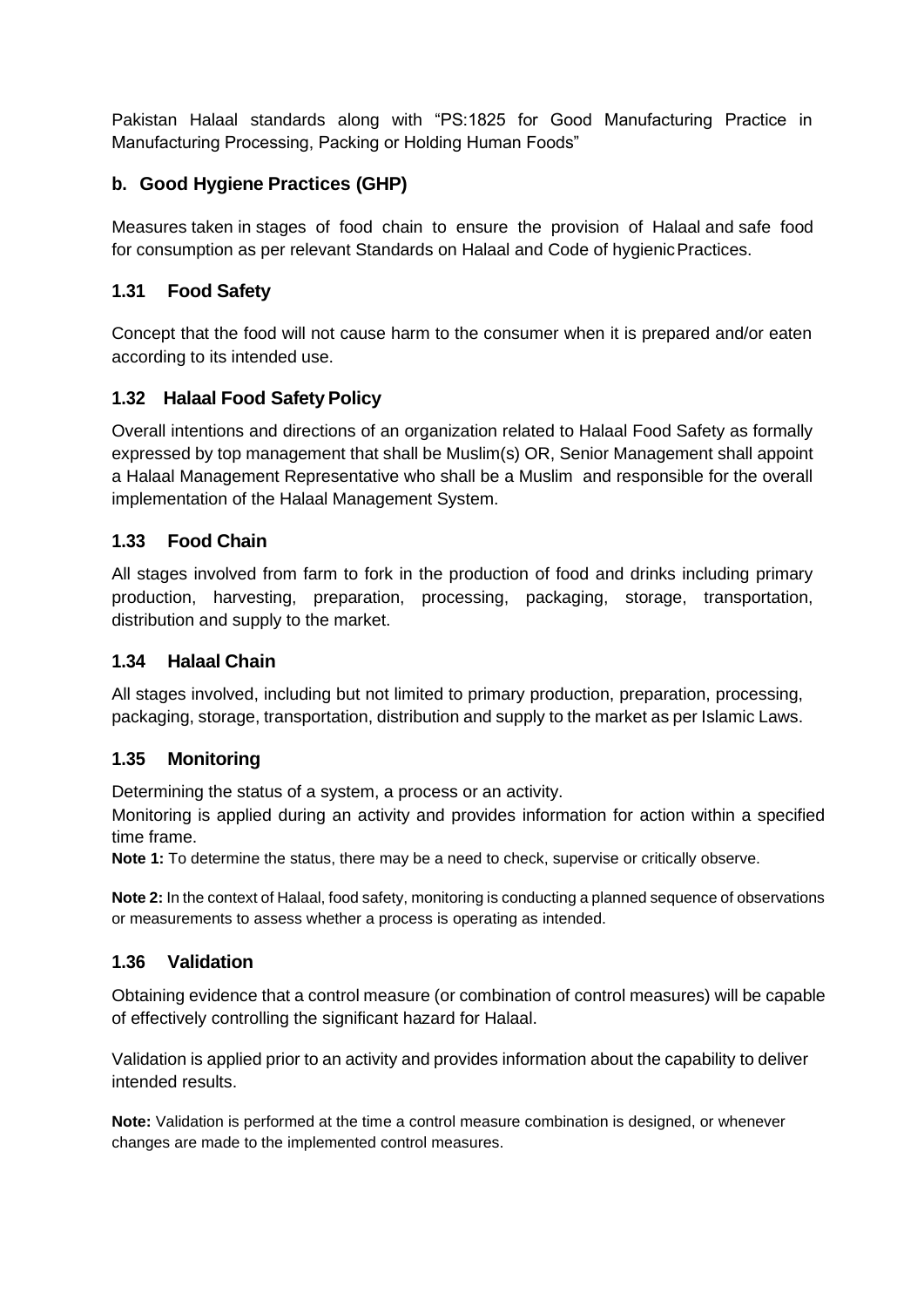# **1.37 Verification**

Confirmation, through the provision of objective evidence, that specified *requirements* have been fulfilled.

Verification is applied after an activity and provides information for confirmation of conformity.

## **1.38 Nonconformity**

Non-fulfilment of a requirement

## **1.39 Conformity/Compliance**

Fulfilment of a [requirement](https://www.iso.org/obp/ui/#iso%3Astd%3Aiso%3A9000%3Aed-4%3Av1%3Aen%3Aterm%3A3.6.4)

# **1.40 Operational Prerequisite Programme (OPRP)**

Control measure or combination of control measures applied to prevent or eliminate a significant hazard for Halaal, and where action criterion and measurement or observation enables effective control of the process and/or product.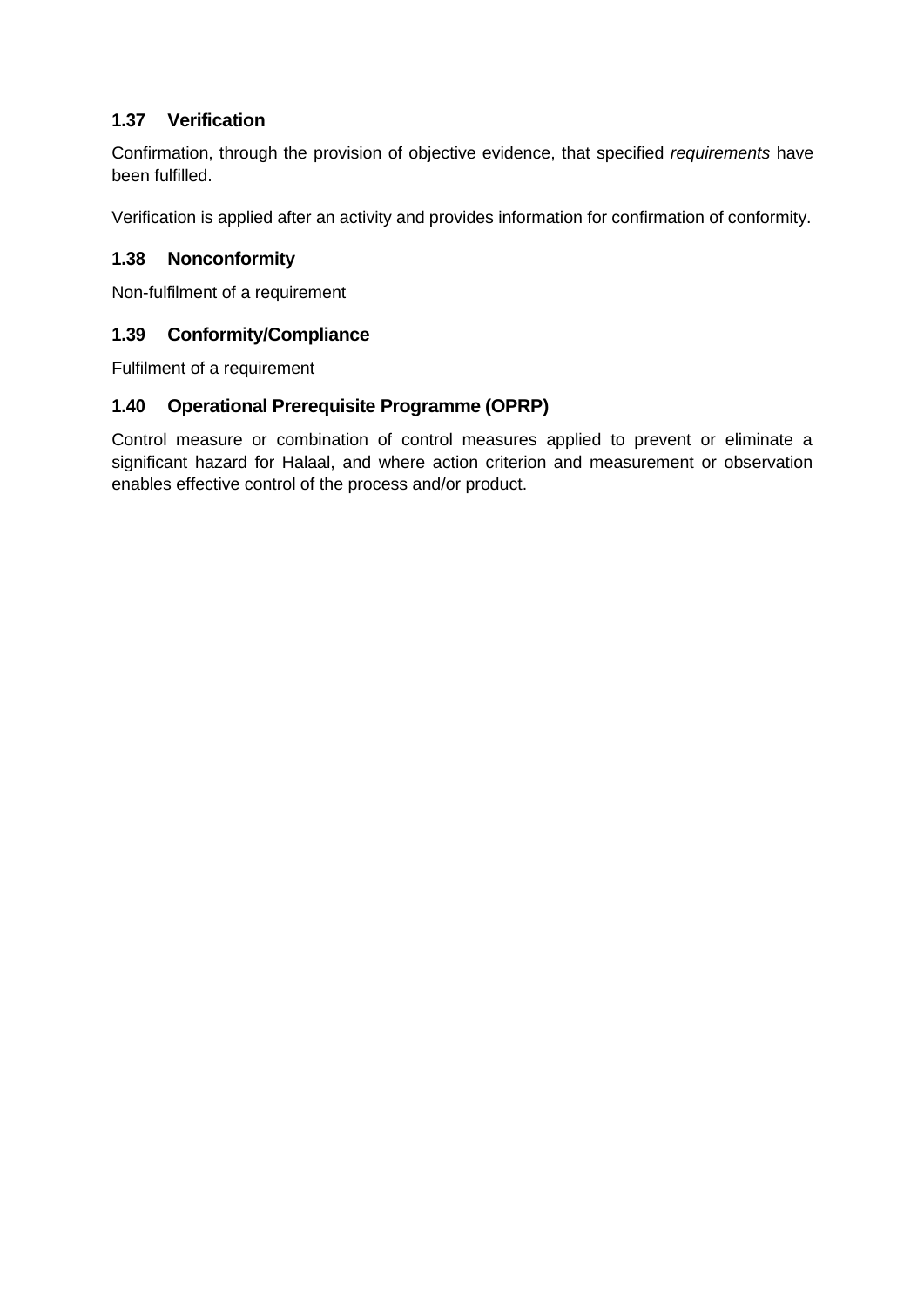# **1.41 Audit**

Audit is a systematic and functionally independent examination to determine whether activities and related results comply with planned objectives.

# **1.42 Significant hazard for Halaal**

Hazard for Halaal, identified through the hazard assessment, which needs to be controlled by control measures.

# **1.43 Traceability**

Ability to follow the history, application, movement and location of an object through specified stage(s) of production, processing and distribution.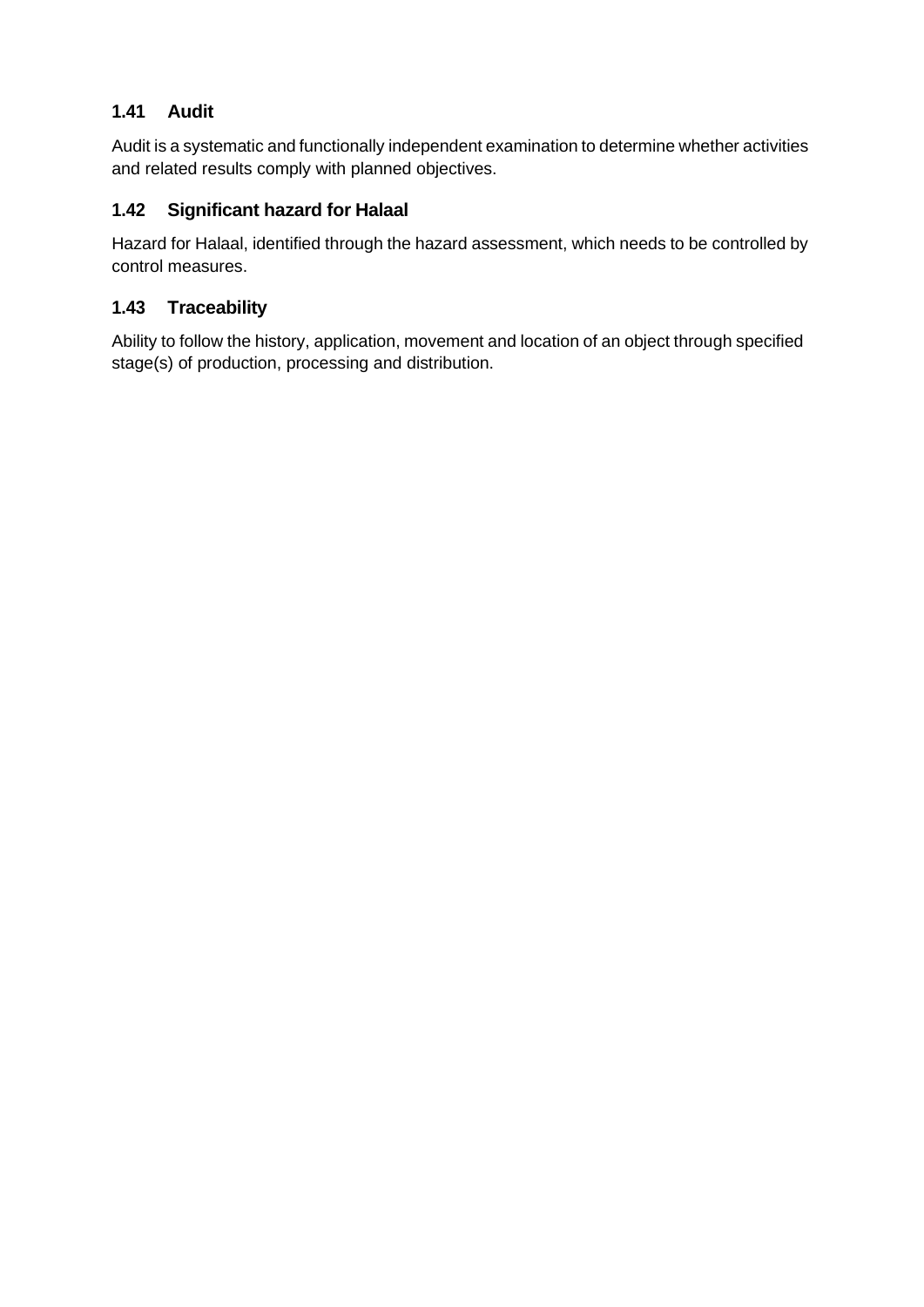**Note 1**: Movement can relate to the origin of the materials, processing history or distribution of the *food*.

**Note 2**: An object can be a *product*, a material, a unit, equipment, a service, etc.

### **1.44 Hygiene**

All conditions and measures necessary to ensure the safety and suitability of product at all stages of the Halaal chain.

### **1.45 Risk Assessment**

Risk assessment is the evaluation of the likelihood and severity of adverse effects on Halaal status or public health arising, for example, from the presence in foodstuffs of Haraam, Mashbooh, additives, contaminants, residues, toxins or disease-causing organisms.

### **1.46 Certification**

Certification is the procedure by which official certification bodies or officially recognized certification bodies provide written or equivalent assurance that foods product or food product control systems conform to requirements. Certification of food may be, as appropriate, based on a range of inspection activities which may include continuous on-line inspection, auditing of quality assurance systems, and examination of finished products.